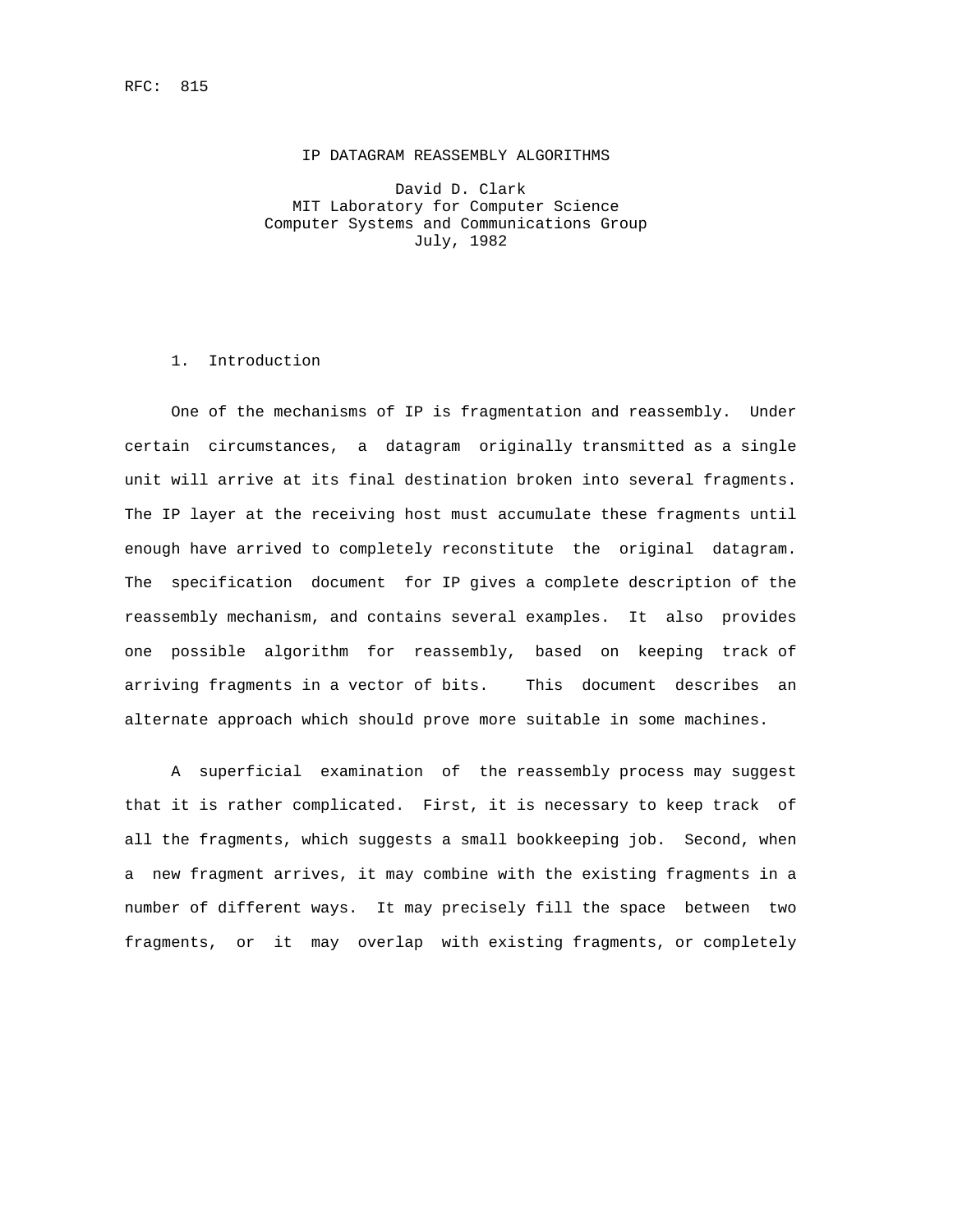duplicate existing fragments, or partially fill a space between two fragments without abutting either of them. Thus, it might seem that the reassembly process might involve designing a fairly complicated algorithm that tests for a number of different options.

 In fact, the process of reassembly is extremely simple. This document describes a way of dealing with reassembly which reduces the bookkeeping problem to a minimum, which requires for storage only one buffer equal in size to the final datagram being reassembled, which can reassemble a datagram from any number of fragments arriving in any order with any possible pattern of overlap and duplication, and which is appropriate for almost any sort of operating system.

 The reader should consult the IP specification document to be sure that he is completely familiar with the general concept of reassembly, and the particular header fields and vocabulary used to describe the process.

## 2. The Algorithm

 In order to define this reassembly algorithm, it is necessary to define some terms. A partially reassembled datagram consists of certain sequences of octets that have already arrived, and certain areas still to come. We will refer to these missing areas as "holes". Each hole can be characterized by two numbers, hole.first, the number of the first octet in the hole, and hole.last, the number of the last octet in the hole. This pair of numbers we will call the "hole descriptor", and we will assume that all of the hole descriptors for a particular datagram are gathered together in the "hole descriptor list".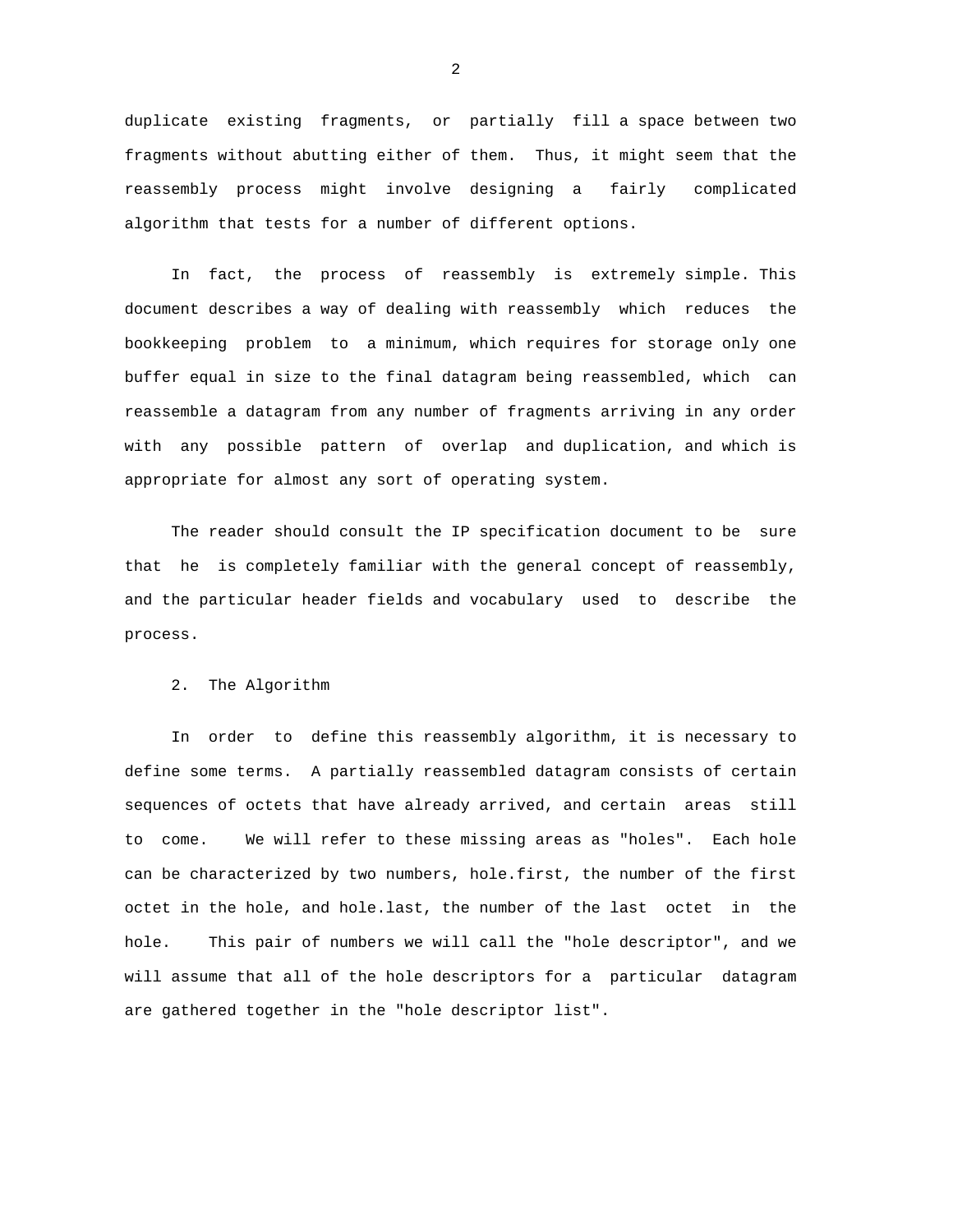The general form of the algorithm is as follows. When a new fragment of the datagram arrives, it will possibly fill in one or more of the existing holes. We will examine each of the entries in the hole descriptor list to see whether the hole in question is eliminated by this incoming fragment. If so, we will delete that entry from the list. Eventually, a fragment will arrive which eliminates every entry from the list. At this point, the datagram has been completely reassembled and can be passed to higher protocol levels for further processing.

 The algorithm will be described in two phases. In the first part, we will show the sequence of steps which are executed when a new fragment arrives, in order to determine whether or not any of the existing holes are filled by the new fragment. In the second part of this description, we will show a ridiculously simple algorithm for management of the hole descriptor list.

## 3. Fragment Processing Algorithm

 An arriving fragment can fill any of the existing holes in a number of ways. Most simply, it can completely fill a hole. Alternatively, it may leave some remaining space at either the beginning or the end of an existing hole. Or finally, it can lie in the middle of an existing hole, breaking the hole in half and leaving a smaller hole at each end. Because of these possibilities, it might seem that a number of tests must be made when a new fragment arrives, leading to a rather complicated algorithm. In fact, if properly expressed, the algorithm can compare each hole to the arriving fragment in only four tests.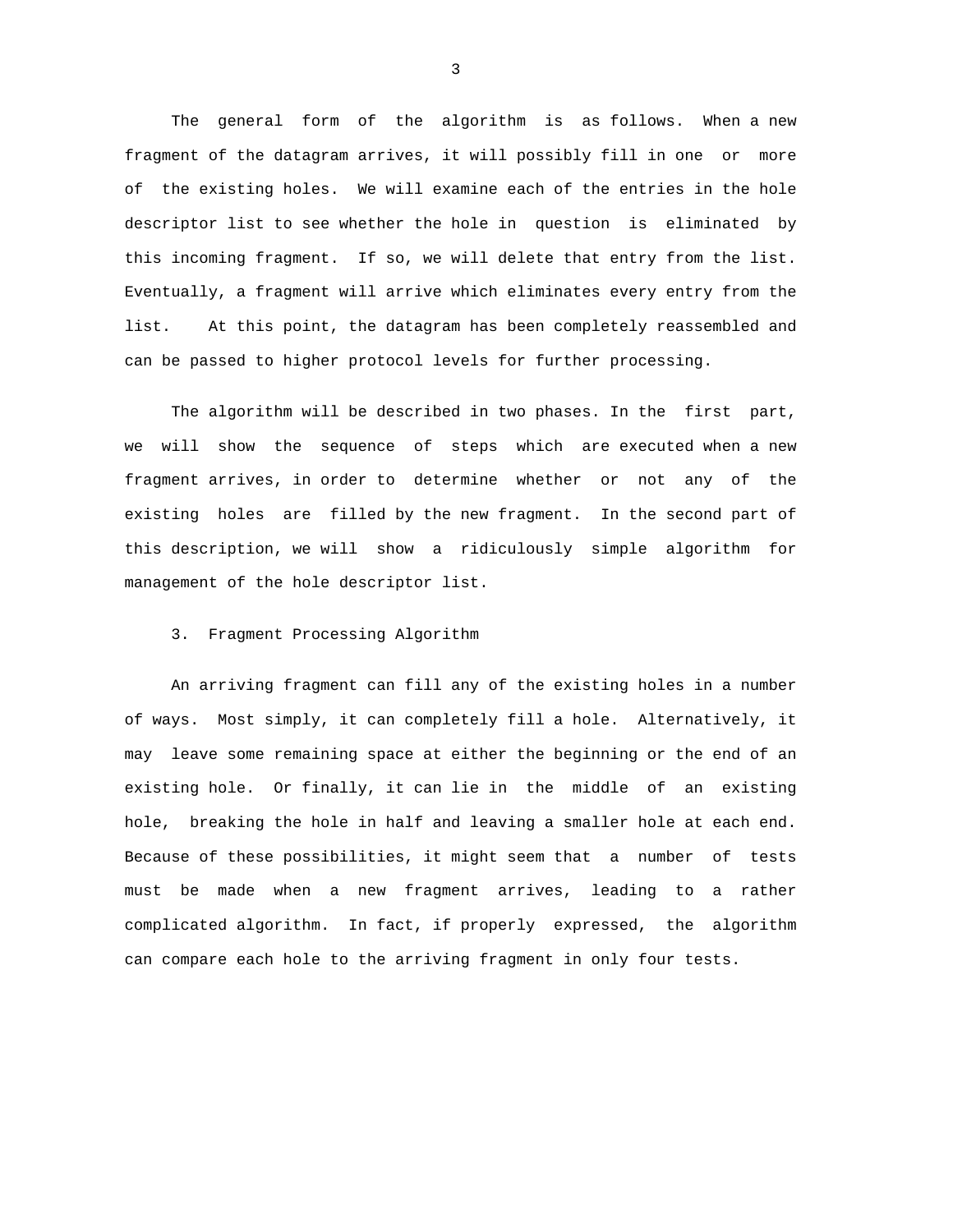We start the algorithm when the earliest fragment of the datagram arrives. We begin by creating an empty data buffer area and putting one entry in its hole descriptor list, the entry which describes the datagram as being completely missing. In this case, hole.first equals zero, and hole.last equals infinity. (Infinity is presumably implemented by a very large integer, greater than 576, of the implementor's choice.) The following eight steps are then used to insert each of the arriving fragments into the buffer area where the complete datagram is being built up. The arriving fragment is described by fragment.first, the first octet of the fragment, and fragment.last, the last octet of the fragment.

- 1. Select the next hole descriptor from the hole descriptor list. If there are no more entries, go to step eight.
- 2. If fragment.first is greater than hole.last, go to step one.
- 3. If fragment.last is less than hole.first, go to step one.
	- (If either step two or step three is true, then the newly arrived fragment does not overlap with the hole in any way, so we need pay no further attention to this hole. We return to the beginning of the algorithm where we select the next hole for examination.)

4. Delete the current entry from the hole descriptor list.

- (Since neither step two nor step three was true, the newly arrived fragment does interact with this hole in some way. Therefore, the current descriptor will no longer be valid. We will destroy it, and in the next two steps we will determine whether or not it is necessary to create any new hole descriptors.)
- 5. If fragment.first is greater than hole.first, then create a new hole descriptor "new\_hole" with new\_hole.first equal to hole.first, and new\_hole.last equal to fragment.first minus one.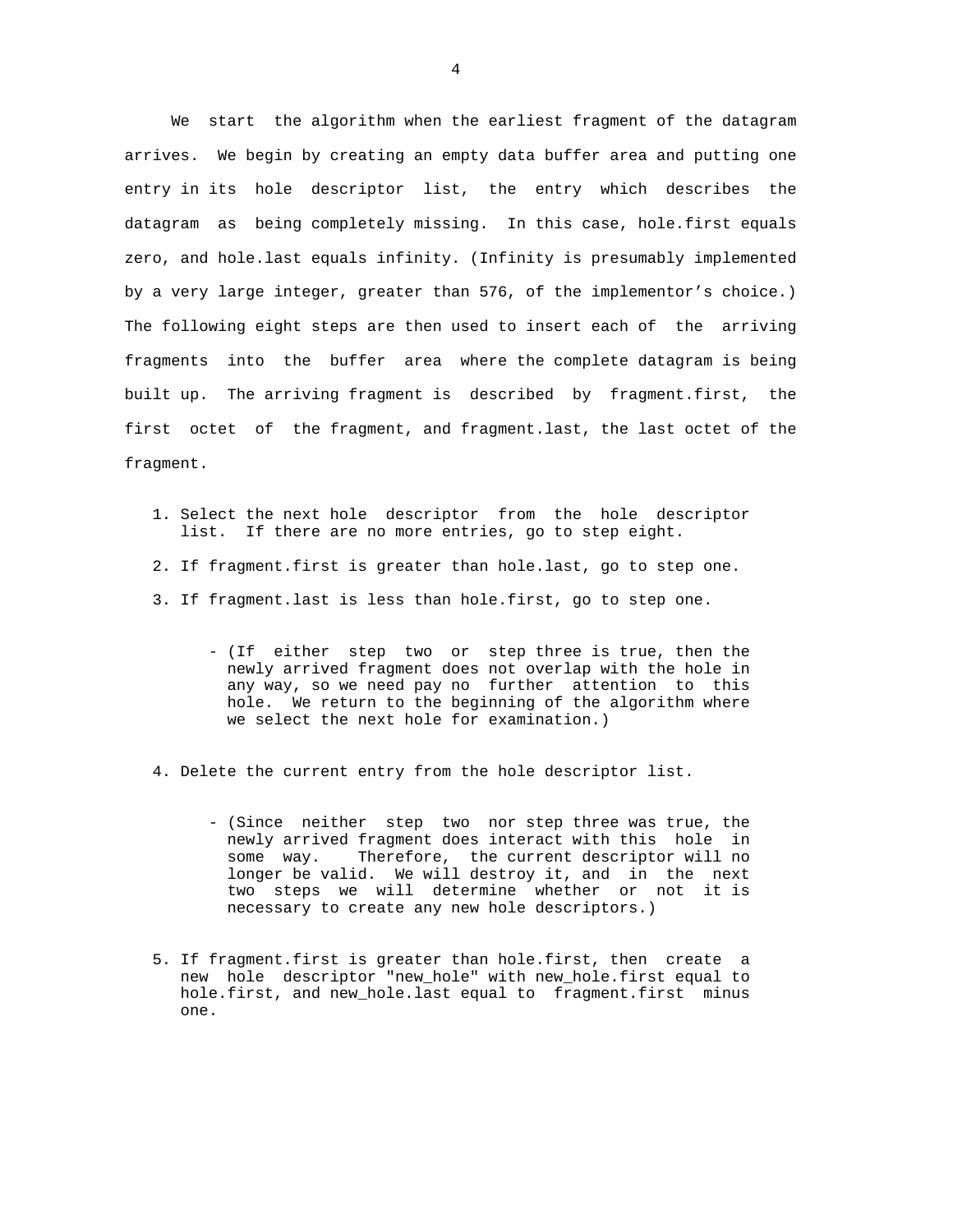- (If the test in step five is true, then the first part of the original hole is not filled by this fragment. We create a new descriptor for this smaller hole.)
- 6. If fragment.last is less than hole.last and fragment.more fragments is true, then create a new hole descriptor "new\_hole", with new\_hole.first equal to fragment.last plus one and new\_hole.last equal to hole.last.
	- (This test is the mirror of step five with one additional feature. Initially, we did not know how long the reassembled datagram would be, and therefore we created a hole reaching from zero to infinity. Eventually, we will receive the last fragment of the datagram. At this point, that hole descriptor which reaches from the last octet of the buffer to infinity can be discarded. The fragment which contains the last fragment indicates this fact by a flag in the internet header called "more fragments". The test of this bit in this statement prevents us from creating a descriptor for the unneeded hole which describes the space from the end of the datagram to infinity.)
- 7. Go to step one.
- 8. If the hole descriptor list is now empty, the datagram is now complete. Pass it on to the higher level protocol processor for further handling. Otherwise, return.
	- 4. Part Two: Managing the Hole Descriptor List

 The main complexity in the eight step algorithm above is not performing the arithmetical tests, but in adding and deleting entries from the hole descriptor list. One could imagine an implementation in which the storage management package was many times more complicated than the rest of the algorithm, since there is no specified upper limit on the number of hole descriptors which will exist for a datagram during reassembly. There is a very simple way to deal with the hole descriptors, however. Just put each hole descriptor in the first octets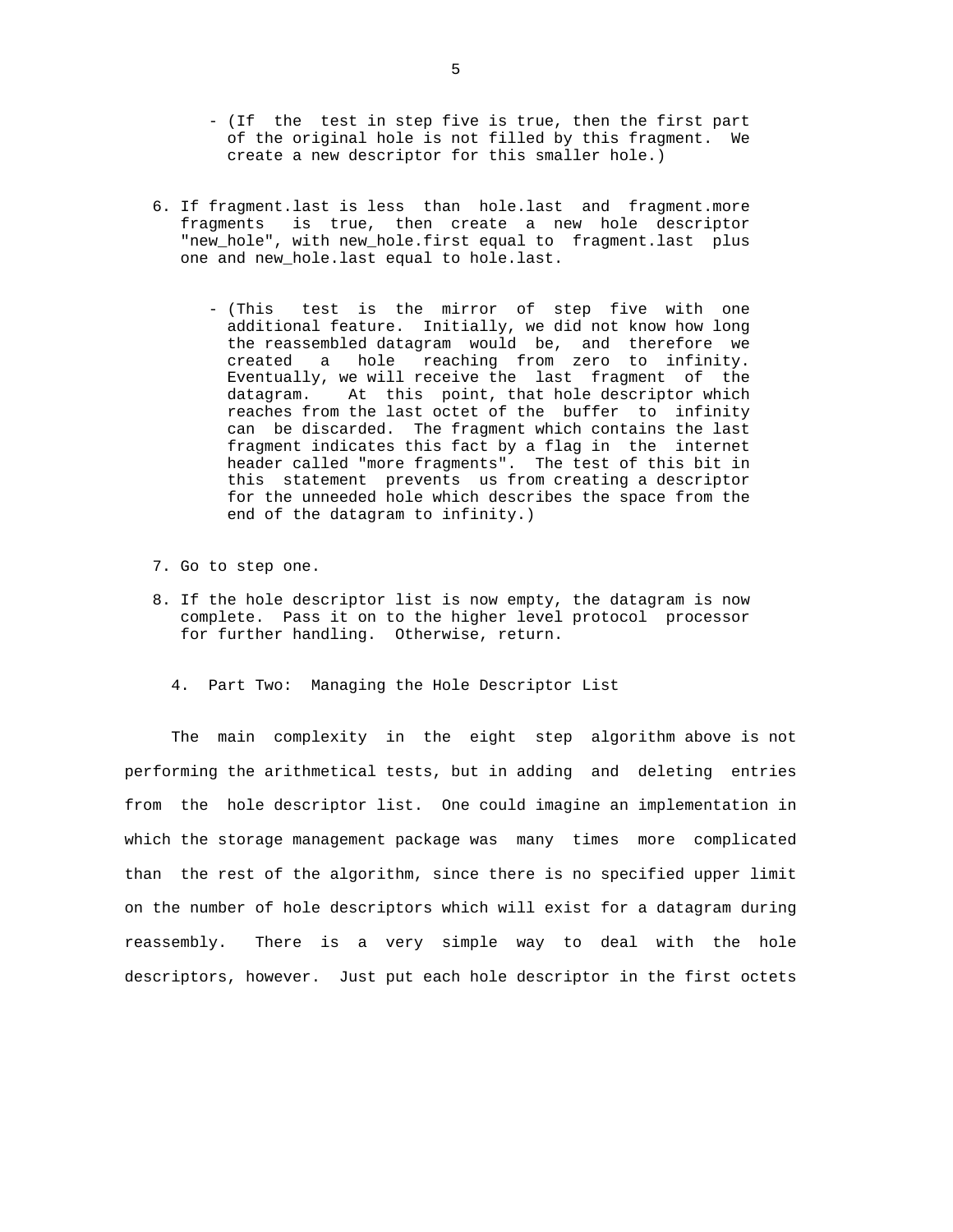of the hole itself. Note that by the definition of the reassembly algorithm, the minimum size of a hole is eight octets. To store hole.first and hole.last will presumably require two octets each. An additional two octets will be required to thread together the entries on the hole descriptor list. This leaves at least two more octets to deal with implementation idiosyncrasies.

 There is only one obvious pitfall to this storage strategy. One must execute the eight step algorithm above before copying the data from the fragment into the reassembly buffer. If one were to copy the data first, it might smash one or more hole descriptors. Once the algorithm above has been run, any hole descriptors which are about to be smashed have already been rendered obsolete.

5. Loose Ends

 Scattering the hole descriptors throughout the reassembly buffer itself requires that they be threaded onto some sort of list so that they can be found. This in turn implies that there must be a pointer to the head of the list. In many cases, this pointer can be stored in some sort of descriptor block which the implementation associates with each reassembly buffer. If no such storage is available, a dirty but effective trick is to store the head of the list in a part of the internet header in the reassembly buffer which is no longer needed. An obvious location is the checksum field.

 When the final fragment of the datagram arrives, the packet length field in the internet header should be filled in.

 $\sim$  6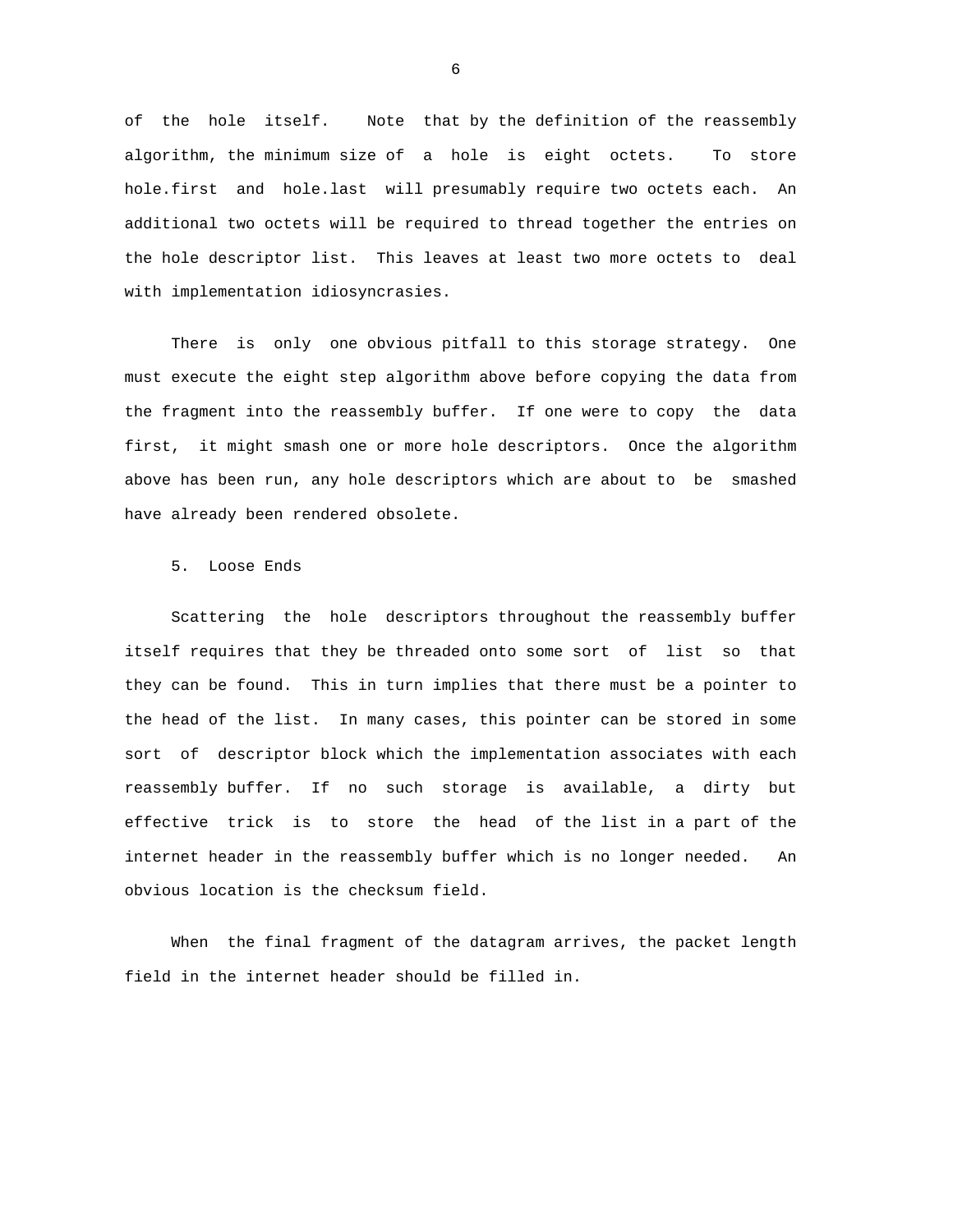6. Options

 The preceding description made one unacceptable simplification. It assumed that there were no internet options associated with the datagram being reassembled. The difficulty with options is that until one receives the first fragment of the datagram, one cannot tell how big the internet header will be. This is because, while certain options are copied identically into every fragment of a datagram, other options, such as "record route", are put in the first fragment only. (The "first fragment" is the fragment containing octet zero of the original datagram.)

 Until one knows how big the internet header is, one does not know where to copy the data from each fragment into the reassembly buffer. If the earliest fragment to arrive happens to be the first fragment, then this is no problem. Otherwise, there are two solutions. First, one can leave space in the reassembly buffer for the maximum possible internet header. In fact, the maximum size is not very large, 64 octets. Alternatively, one can simply gamble that the first fragment will contain no options. If, when the first fragment finally arrives, there are options, one can then shift the data in the buffer a sufficient distance for allow for them. The only peril in copying the data is that one will trash the pointers that thread the hole descriptors together. It is easy to see how to untrash the pointers.

 The source and record route options have the interesting feature that, since different fragments can follow different paths, they may arrive with different return routes recorded in different fragments.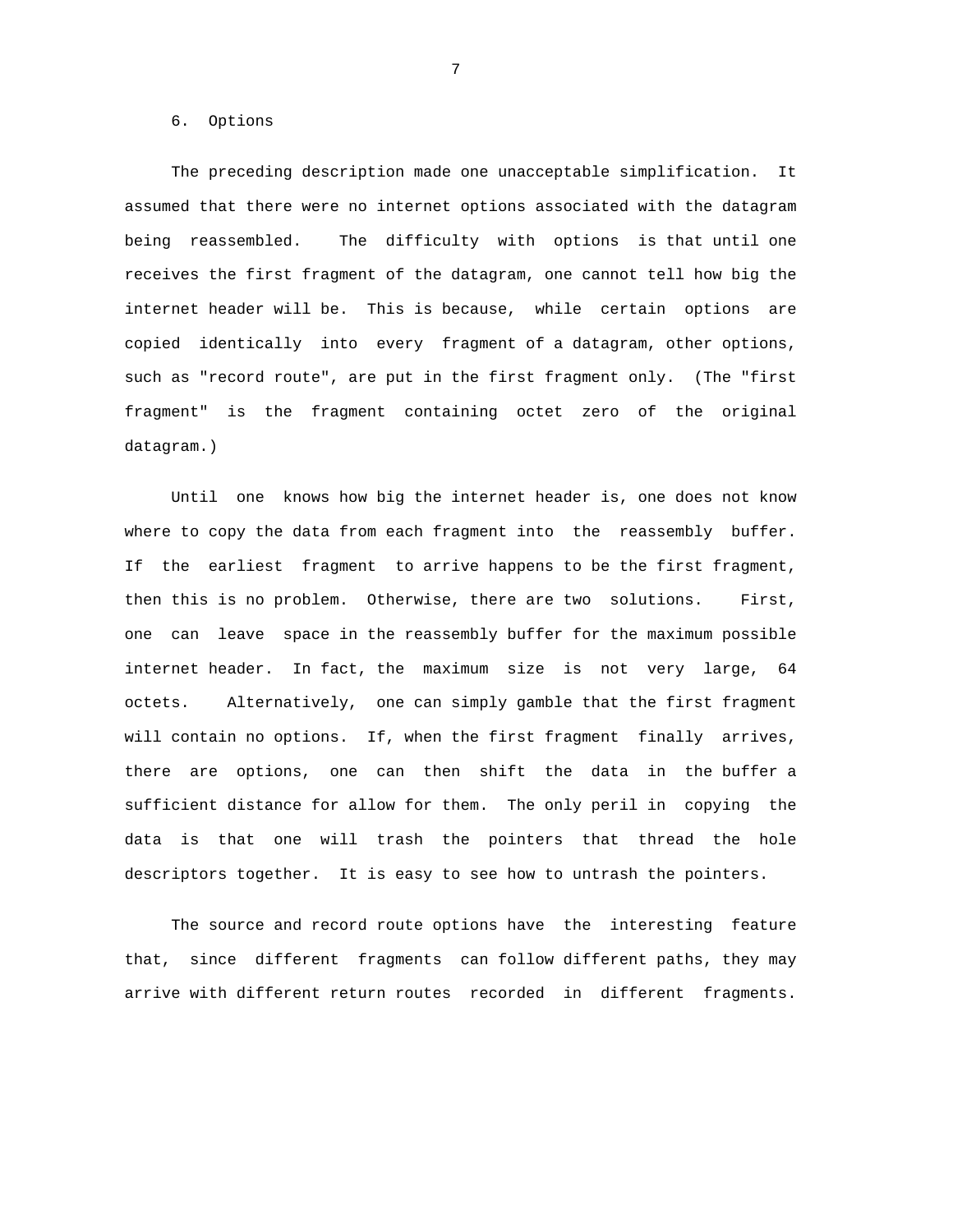Normally, this is more information than the receiving Internet module needs. The specified procedure is to take the return route recorded in the first fragment and ignore the other versions.

7. The Complete Algorithm

 In addition to the algorithm described above there are two parts to the reassembly process. First, when a fragment arrives, it is necessary to find the reassembly buffer associated with that fragment. This requires some mechanism for searching all the existing reassembly buffers. The correct reassembly buffer is identified by an equality of the following fields: the foreign and local internet address, the protocol ID, and the identification field.

 The final part of the algorithm is some sort of timer based mechanism which decrements the time to live field of each partially reassembled datagram, so that incomplete datagrams which have outlived their usefulness can be detected and deleted. One can either create a demon which comes alive once a second and decrements the field in each datagram by one, or one can read the clock when each first fragment arrives, and queue some sort of timer call, using whatever system mechanism is appropriate, to reap the datagram when its time has come.

 An implementation of the complete algorithm comprising all these parts was constructed in BCPL as a test. The complete algorithm took less than one and one-half pages of listing, and generated approximately 400 nova machine instructions. That portion of the algorithm actually involved with management of hole descriptors is about 20 lines of code.